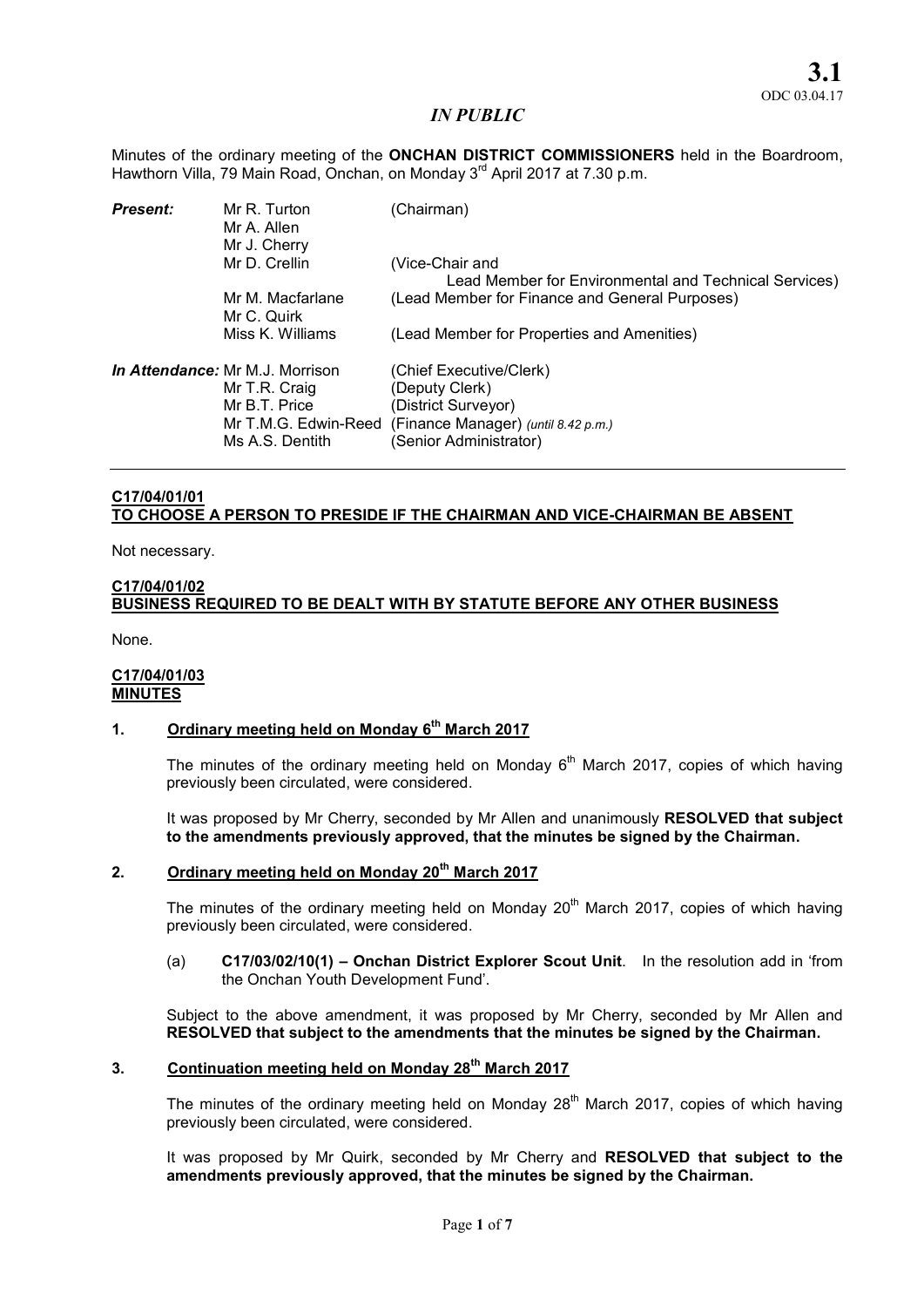## C17/04/01/04 BUSINESS ARISING NOT REFERRED TO IN THE MINUTES OF ANY SPECIAL COMMITTEES

### 1. C17/03/03/17(1) – Staff Matter

In answer to question, a Member advised that they would forward an email to the Chief Executive.

## C17/04/01/05 BUSINESS EXPRESSLY REQUIRED BY STATUTE TO BE DONE

None.

#### C17/04/01/06 BUSINESS ADJOURNED FROM A PREVIOUS MEETING

None.

#### C17/04/01/07 PLANNING DECISIONS/COMMUNICATIONS FROM THE DEPARTMENT OF INFRASTRUCTURE PLANNING COMMITTEE

#### 1. Plans to the Board

- (a) The following plans were considered by the Board.
	- (i) PA17/00279 19 Howe Road Proposed Extension

Members noted that a letter of objection had been received.

It was proposed by Mr Quirk, seconded by Mr Cherry and unanimously RESOLVED that PA17/00279 19 Howe Road be recommended for approval.

(ii) PA 17/00281 - Land to West Boundary, 1 Manor Park – Proposed new vehicular access

It was proposed by Mr Crellin, seconded by Mr Cherry, and unanimously RESOLVED that PA 17/00281 - Land to West Boundary, 1 Manor Park be recommended for approval subject to a condition linking the land to 1 Manor Park as garden space.

(iii) PA 17/00282 – 7 Howstrake Drive – Proposed demolition of existing rear extension and garage and replacement with new larger extension.

It was proposed by Mr Crellin, seconded by Mr Quirk, and unanimously RESOLVED that PA 17/00282 – 7 Howstrake Drive be recommended for approval.

(iv) PA 17/00297 – 57 Governors Road – Proposed demolition of rear outlet and construction of new kitchen/bedroom.

It was proposed by Mr Crellin, seconded by Mr Allen, and unanimously RESOLVED that PA 17/00297 – 57 Governors Road be recommended for approval.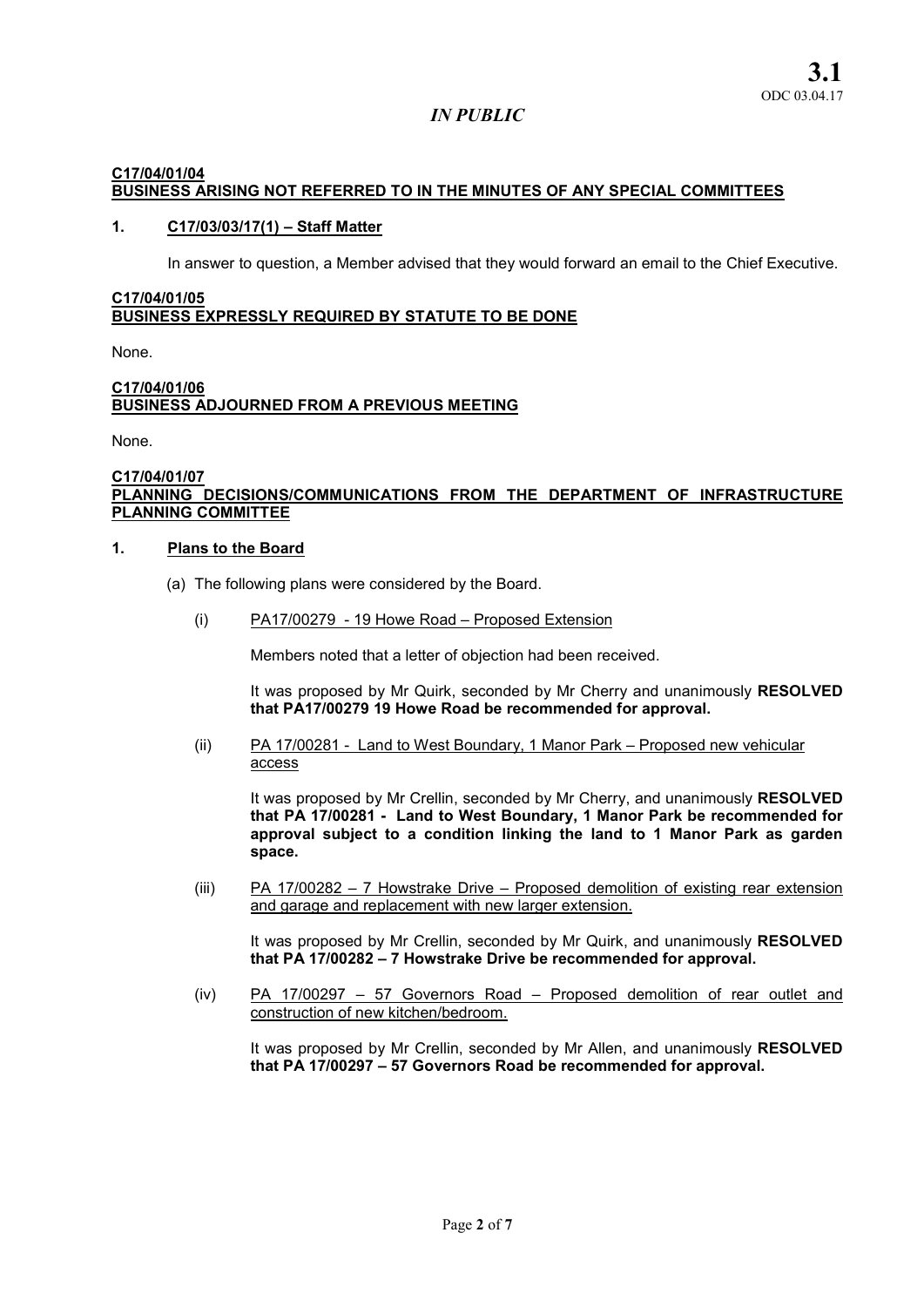(v) PA 17/00298 – 20 Sunningdale Drive – Demolition of conservatory and utility room and replace with flat roofed extension

It was proposed by Mr Crellin, seconded by Mr Cherry, and unanimously RESOLVED that PA 17/00298 – 20 Sunningdale Drive be recommended for approval.

(vi) PA 17/00331 – 31 Eskdale Road – Creation of new vehicular access

It was proposed by Mr Crellin, seconded by Mr Allen, and unanimously RESOLVED that PA 17/00331 – 31 Eskdale Road be recommended for approval.

Members thanked the Officers for putting the plans through the projector, and agreed that this method should be used in future.

#### 2. Planning Communications

None.

#### C17/04/01/08 FINANCE AND GENERAL PURPOSES MATTERS

#### 1. Management Accounts

The following matter was considered in committee and transferred to the public domain.

The Management Accounts for the eleven month period to  $28<sup>th</sup>$  February 2017, having previously been circulated were considered.

In answer to question, the Chief Executive advised on the expenditure for the installation and setup of the new telephone and web based credit card systems. He advised that this would lead to on-going savings.

Clarification was requested with regard to setting a cap going forward on the social housing expenditure. The Chairman requested Members to give some thought as to the controls they would wish to see implemented.

#### C17/04/01/09 REPORT FROM THE CLERK OR OTHER OFFICER

None.

#### C17/04/01/10 LETTERS, PETITIONS, MEMORIALS AND OTHER COMMUNICATIONS

# 1. Mrs McLean – Memorial

Correspondence received dated  $7<sup>th</sup>$  March 2017 from Mrs McLean who has requested permission to use the Onchan Crest in the form of a small plaque to be fixed to the grave of the late Bertram Moore Wasley who was a former Commissioner and Chairman of the Board of Commissioners. Members agreed that permission be given.

#### C17/04/01/11 **QUESTIONS**

None.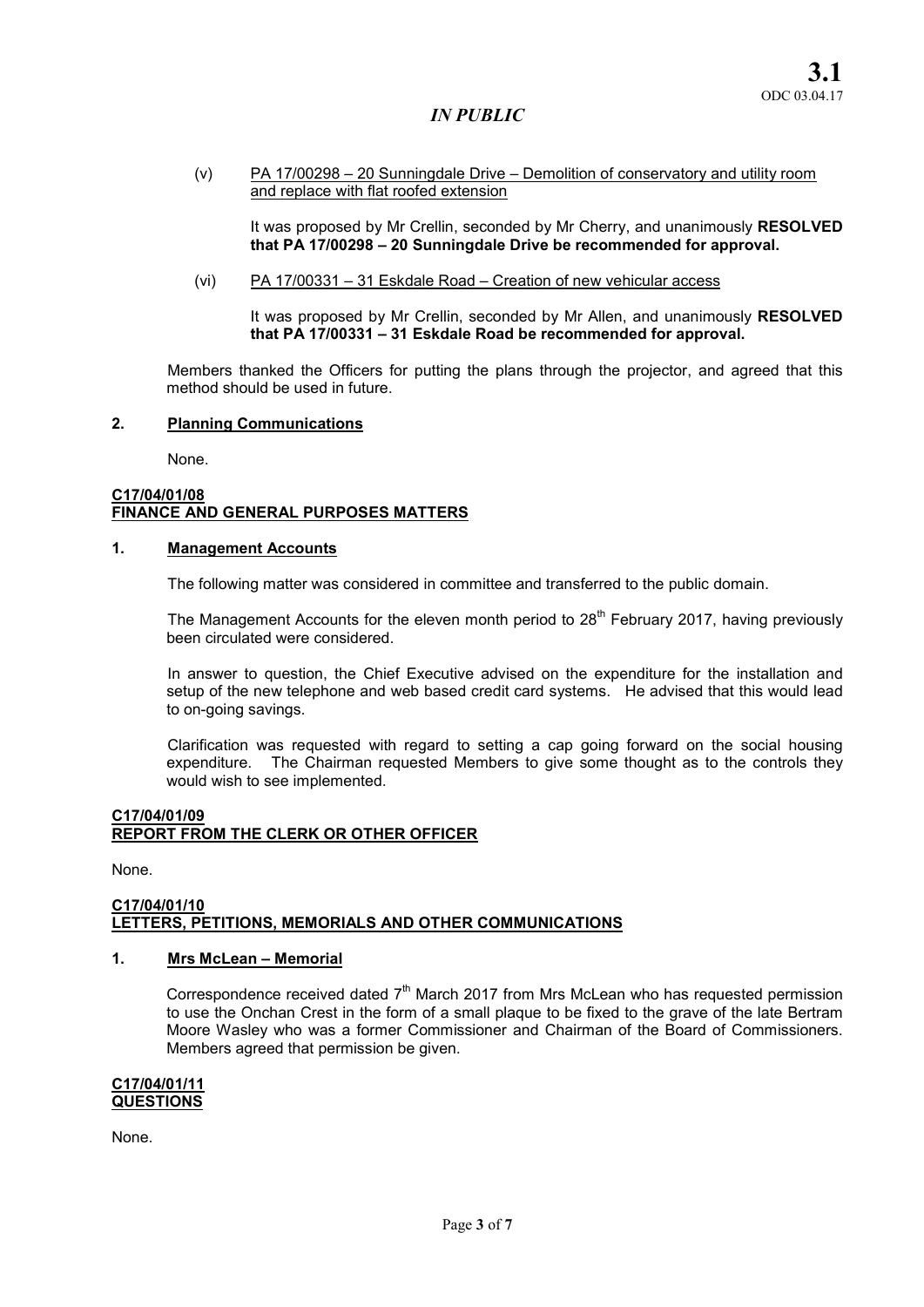#### C17/04/01/12 MOTIONS

None.

#### C17/04/01/13 ENVIRONMENTAL AND TECHNICAL SERVICES MATTERS

## 1. Street Traders Licence

Chief Executive advised that an application has been received for a Street Traders Licence for the Onchan area.

It was proposed by Mr Allen, seconded by Mr Crellin, and unanimously RESOLVED that a street traders licence be issued to Mr Whyman for the purposes of selling ice cream between the hours of 10.00 a.m. and 10.00 p.m. within the Onchan District.

#### 2. C17/03/02/13(1) – Groudle Glen House

The press release, having previously been circulated was noted. The Chief Executive advised Members that the decision of the Deputy High Bailiff was to find the owner of the Groudle Glen House guilty of failure to comply with a notice issued under the Sewerage Act 1999 to renew, repair or cleanse the private sewerage works in their ownership in order to properly treat all foul water and effluent discharged in to the environment.

In answer to question, the Deputy Clerk advised that as this was a Local Authority prosecution, the fine would be paid to the Local Authority.

#### 3. C17/03/01/013(2) – Area Plan for the East

Papers circulated for Members for perusal prior to the meeting of the Board to be held on  $18<sup>th</sup>$ April.

The District Surveyor advised that this matter was due for full consideration at the next meeting of the Board. He requested Members to look on line for areas zoned for development and this will be for consideration at the next meeting.

## 4. Street Lighting Report

The Street Lighting Report of September, October, November and December 2016 having previously been circulated were considered.

In answer to question, the District Surveyor advised that the contractor visited the District twice a week to undertake repairs. However, some faults fall under the jurisdiction of the Manx Utilities Authority and may cause a delay in the fault being rectified.

## 5. C17/03/02/13(2) - LED Street Lights

Report of the District Surveyor dated  $28<sup>th</sup>$  March 2017, having previously been circulated was considered.

After a discussion, Members requested a review of priority areas be carried out. This should include areas such as school routes, school bus stops, road junctions, and zebra crossings. Members can then give consideration as to whether replacement should be carried out as a phased programme or as a full scheme.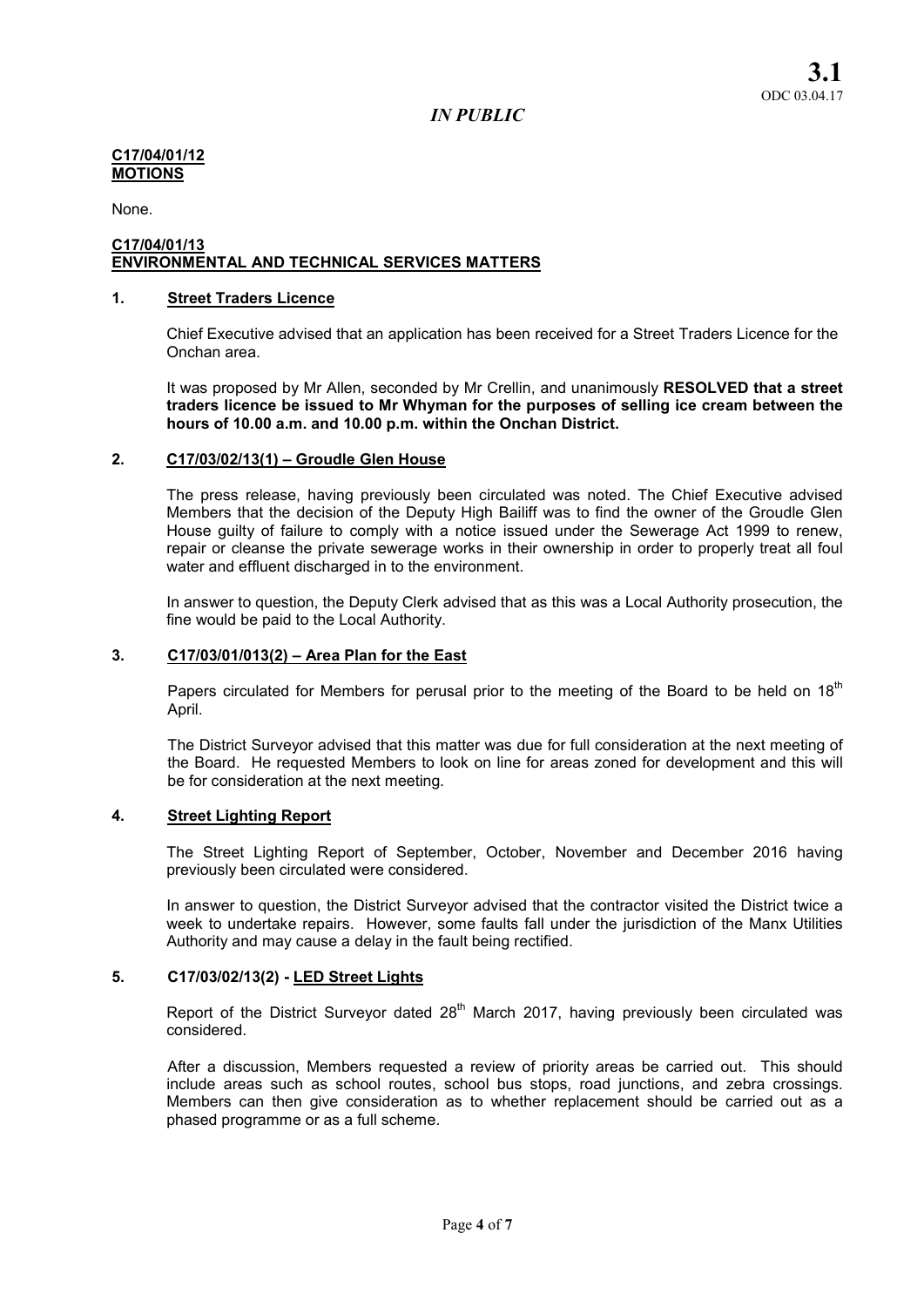In answer to question, the District Surveyor advised that the current policy of the Board was to change to LED lamps as and when there is a call for a replacement light as part of the ongoing maintenance works.

The Chairman requested that if Members were aware of any specific areas of concern to contact the District Surveyor direct.

#### 6. C17/03/02/16(2) – Surface Water Flooding, Laurel Avenue, Hackett Close and Ashley Park

Correspondence received dated 28<sup>th</sup> February 2017 from the Director of Highway Services. Noted.

#### 7. Kerbside Recycling

The Chief Executive advised that an approach had been made to use a kerbside recycling vehicle from another local authority.

A discussion ensued with regard to the added cost on the ratepayer, and the Board agreed that the status quo remain.

The Chairman requested that an update on the statistics on the bring banks be circulated. A Member added that it would be interesting to note whether the use had increased, decreased or remained the same.

## 8. Pennington Hall Land

Correspondence received  $24<sup>th</sup>$  March 2017 requesting the purchase of a plot of land at Pennington Hall.

After discussion, it was proposed by Mr Quirk, seconded by Mr Crellin, and unanimously RESOLVED that the approach to sell a plot of land at the rear of Pennington Hall be declined.

It was further agreed that a review of the Parks Department be undertaken, including information about winter work carried out by staff

In answer to question, the Deputy Clerk advised that the member of staff on long term sick leave was still receiving treatment and could not be referred to Occupational Health until that treatment had been completed.

#### C17/04/01/14 PROPERTIES AND AMENITIES MATTERS

#### 1. Skate Park

Presentation given to the Board of Commissioners by Mrs J. Edge MHK and Members of the Isle of Man Skateboard.

Members advised that consideration of a skate park would be included in the Onchan Park Consultation which was currently being undertaken.

Further consideration for a skate park would be considered at future Board meeting.

#### 2. Onchan Youth and Community Centre/Kenyon's Café

Discussion ensued with regard to use of the Onchan Youth and Community Centre by Kenyon's Café youth club.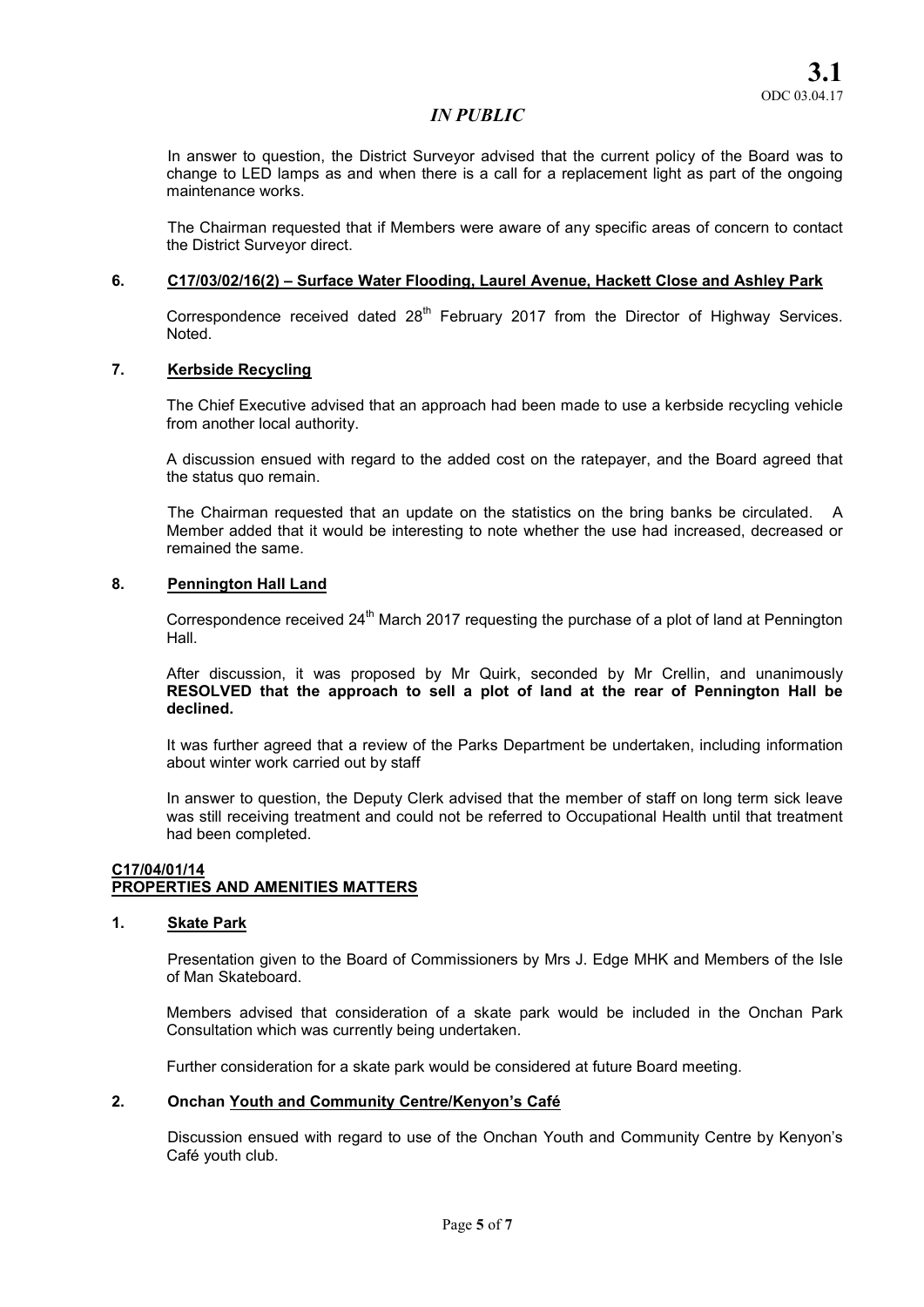In answer to question, the Chief Executive advised that interest had been shown for other groups to use the club room in the Centre.

A Member enquired if there was an option to grant an extension for Kenyon's to stay in their current accommodation. The Chairman advised that the running costs to the property were high and that the current licence expires on  $30<sup>th</sup>$  June 2017.

The Chief Executive commented that there was an expectation that the sale of the property occupied by Kenyon's would be used to offset the loan used for the refurbishment of the Onchan Youth and Community Centre.

Members felt that the standard rent should be paid by Kenyon's for use of the Centre if it met their requirements.

The Chief Executive advised the Board that Kenyon's should be treated in the same way as any other prospective tenant and they should not seek to impose any additional conditions on the tenancy

It was proposed by Mr Quirk, seconded by Mr Turton, and unanimously RESOLVED that representatives from Kenyon's Café be invited to meet with the Board of Commissioners on Tuesday  $18^{th}$  April 2017 at 6.30 p.m.

## 3. Naming of Onchan Youth and Community Centre

After a brief discussion, it was proposed by Mr Turton, seconded Mr Cherry, and RESOLVED that the Onchan Youth and Community Centre be renamed as 'The Hub'.

*For: Messrs Turton, Allen, Macfarlane, and Cherry Against: Messrs Crellin, Quirk and Miss Williams.* 

The Chief Executive was requested to invite the head boys and head girls from the three Onchan schools.

#### C17/04/01/15 CHAIRMAN'S ANNOUNCEMENTS

## 1. Dates for Diary

- $11<sup>th</sup>$  April Isle of Man Arts Society Art Exhibition
- $22<sup>nd</sup>$  April Isle of Man Flat Green Bowling Club

#### C17/04/01/16 OTHER URGENT BUSINESS

#### 1. IOM Municipal Association Meeting

It was agreed to offer the meeting room at the Hub for the IOM Municipal Association meeting to be held on 19<sup>th</sup> September 2017.

## 2. Centenary Park

It was agreed that the Chief Executive arrange a meeting with representatives from the Isle of Man Woodland Trust and Members of the Board without undue delay.

## 3. Ashley Park

It was agreed that the Deputy Clerk would issue a letter to residents highlighting the nuisance behaviour of the children in the area.